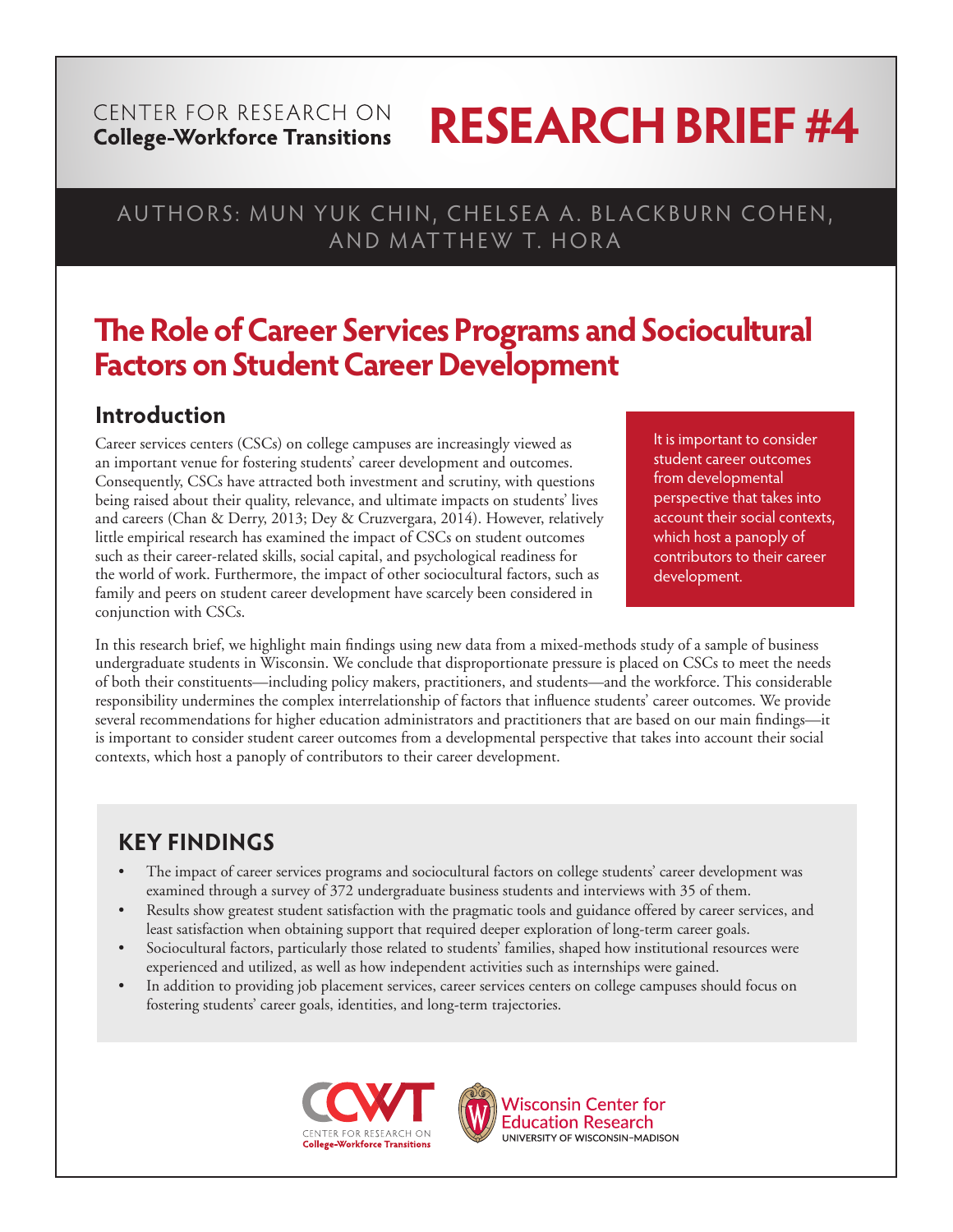## **Factors Shaping Student Career Development and Outcomes**

Research on the impact of CSCs tends to focus on students' utilization of and satisfaction with programs and services offered by these campus units (e.g., Gallup, Inc., 2016). While insights into students' use and perception of career services is important, understanding the degree to which these units enhance their social capital and psychological readiness is arguably more salient.

An investigation into these phenomena, however, cannot assume that CSCs are the sole influence on students' lives, career-related skills, professional networks, and vocational development. Research indicates that students' career decisions are strongly influenced by their personal relationships and family backgrounds. Family-of-origin factors such as parents' occupations, emotional support, and provision of educational assistance have also been widely examined with respect to their influence on college students' vocational exploration (Schultheiss, Kress, Manzi & Glasscock, 2001), career aspirations (Hackett, Esposito, & O'Halloran, 1989), and career decision-making (O'Neil et al., 1980). Furthermore, a developmental perspective highlights the fact that students' views on work and careers unfold in stages throughout their lives, such that colleges and CSCs are but one influence on their career-related identities and outcomes. Thus, a key issue facing the field of student affairs and career advising in higher education is not only if students frequent campus CSCs, but also how those experiences might intersect with other factors that influence their career-related skills, social networks, and psychological readiness for the workplace.

It is important to consider college students' career development in the context of their emerging adulthood since college provides a unique transitional space for the career explorations and vocational identity development of many emerging adults (Arnett, 2000). Career construction theory postulates that individuals cultivate their career interests and identities based on the perceptions and values that they have acquired through their actions and roles in their family, civic, and educational lives (Savickas, 2013). Grounded in social constructivism, the theory views vocational trajectories as lifelong processes, influenced by people's adaptations to their social contexts and life circumstances. Significant figures in a person's early life serve as role models or guides that influence career interests and choices in response to normative vocational tasks (e.g., identifying an area of interest) and work transitions (e.g., switching into and out of jobs).

A pertinent skill espoused by career construction theory is career adaptability, which can be defined as a person's "psychosocial resources for coping with current and anticipated vocational development tasks, occupational transitions, and work traumas" (Savickas & Porfeli, 2012, p. 662). Career adaptability is conceptualized as a latent variable that is measured via the constructs of career concern (i.e., future orientation about work), control (i.e., internal characteristics and processes that facilitate self-regulation), curiosity (i.e., interest and motivation to explore), and confidence (i.e., self-efficacy) (Savickas & Porfeli, 2012). Higher levels of career adaptability have been shown to be linked with stronger career decision-making and job search self-efficacy, and positive employment outcomes (Guan et al., 2013; Zhou, Guan, Xin, Mak, & Deng, 2016). Given the changing nature of labor markets and the uncertainty regarding the future of work, career adaptability has become widely viewed as a critical attribute for college students to develop before they graduate (Savickas & Porfeli, 2012). Institutional services such as CSCs can offer vocational guidance, education, and coaching, to help students cultivate their skills for career development, one of which is career adaptability.

# **Critique and Question**

An emphasis on CSCs as the sole contributor toward students' career development is misplaced, given that other factors such as family influences, have been documented as influencing college students' career-related outcomes. Consequently, the degree to which CSCs—among other factors—influence students' career outcomes in general and career adaptability is an open empirical question.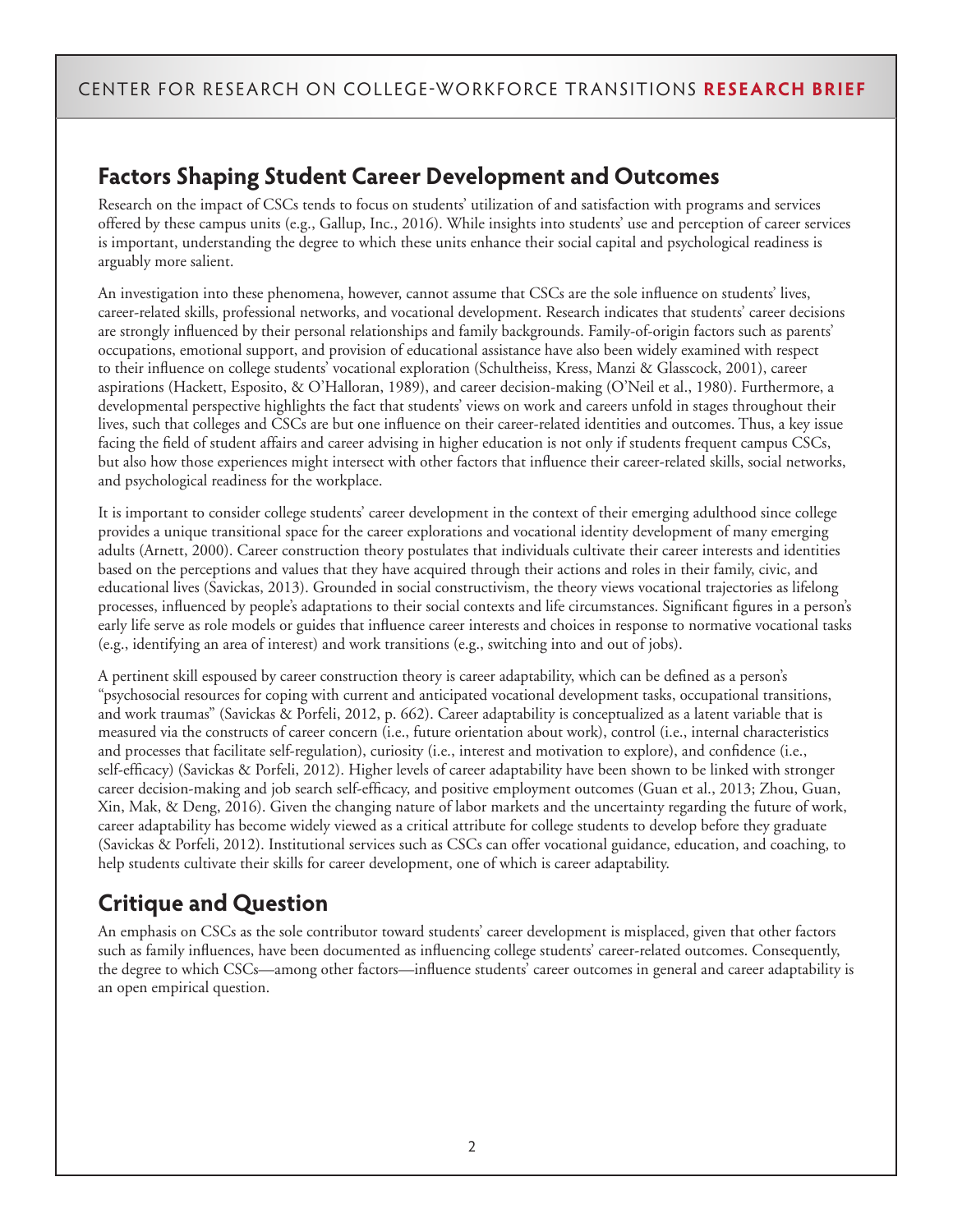# **Our Study**

In 2017, we conducted a mixed-methods study on a sample of undergraduate business students in Wisconsin. We surveyed 372 students using an online questionnaire and subsequently interviewed 35 of them via focus groups. Table 1 contains the demographic information of our participants. Our goal was to to examine their experiences with their school's career services center and other individuals, groups, or factors that may have contributed to their career outcomes.

Our research was guided by the following questions:

- 1. How, if at all, are students using and experiencing their CSC programs and services?
- 2. From which sources, particularly career services and sociocultural elements, are students acquiring information about careers and the world of work?
- 3. What are the relative influences of these factors on students' social networks, psychological characteristics, and early career outcomes?

|                                   |                                   | Survey $(n = 372)$      | Focus group ( $n = 35$ ) |
|-----------------------------------|-----------------------------------|-------------------------|--------------------------|
| Category                          | Subcategory                       | Average   n (%)         |                          |
| Student-reported<br>Family Income |                                   | \$100,000-<br>\$149,999 | no information           |
| Gender                            | Female                            | 189 (50.8%)             | 23 (65.7%)               |
|                                   | Male                              | 183 (49.2%)             | 12 (34.2%)               |
| Race/Ethnicity                    | American Indian or Alaskan Native | 1(0.3%)                 | $\mathbf{0}$             |
|                                   | Asian/Asian American              | 47 (12.6%)              | 4(11.3%)                 |
|                                   | Black/African American            | 6(1.6%)                 | $\mathbf{0}$             |
|                                   | Hispanic/Latino/a                 | 13 (3.5%)               | 1(3%)                    |
|                                   | White                             | 314 (84.4%)             | 30 (85.7%)               |
| Student status                    | First-generation                  | 45 (12.1%)              | no information           |
|                                   | International                     | 22 (5.9%)               | no information           |
|                                   | Domestic                          | 350 (94.1%)             | no information           |

Table 1. Demographic Information for Survey and Focus Group Participants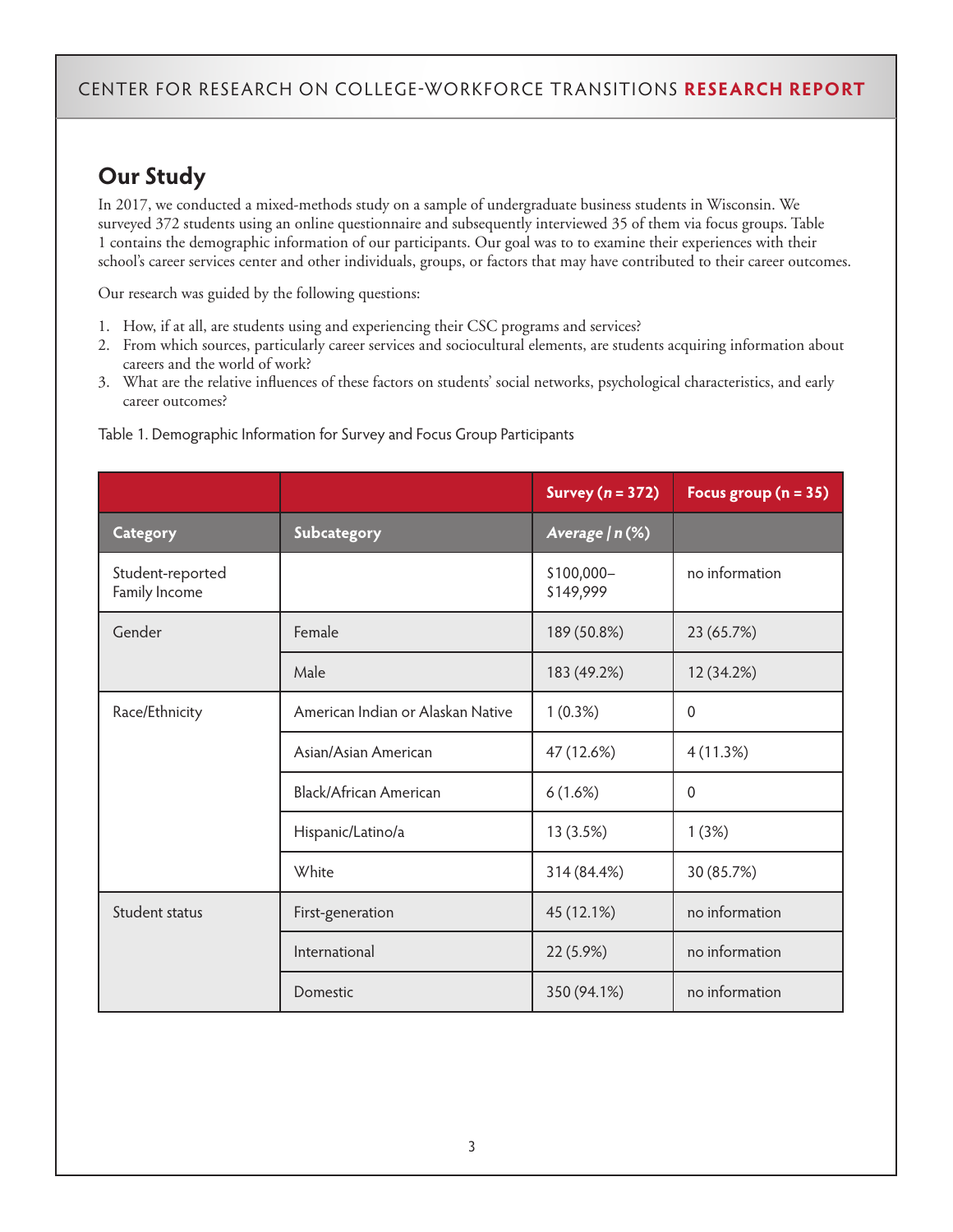### **Results**

#### **1. While the majority of students have used career services within the past year, they described having both positive and negative experiences with the services provided.**

The majority of survey participants (71%) reported being aware of career services and having accessed them. Within the past year, majority of students reported using career services two to three times (45.8%), followed by once (34.1%), four to five times (11.7%), and more than five times (8.3%). They reported highest satisfaction with the résumé writing services, followed by individual advising sessions, and assistance with interviewing skills. Services that were rated least favorably include the provision of culturally tailored services and information about labor market trends.

However, for students needing more tailored support such as with exploring and navigating their career paths and specialized industry information, career services missed the mark.

Our focus group participants endorsed positive and negative experiences with career services. Consistent with the survey results, students described

finding the technical skills and tools offerted by career services to be useful and beneficial. However, for students needing more tailored support such as with exploring and navigating their career paths and specialized industry information, career services missed the mark. Table 2 summarizes the main themes of students' positive and negative experiences with career services.

|               | Theme: Students said they                                        | <b>Definition: Students said career services</b>                                                                                                                                                                                   |  |  |  |
|---------------|------------------------------------------------------------------|------------------------------------------------------------------------------------------------------------------------------------------------------------------------------------------------------------------------------------|--|--|--|
|               | Positive experiences                                             |                                                                                                                                                                                                                                    |  |  |  |
| 1             | Learned how to secure<br>employment                              | Provided coaching and training of skills pertinent to employment<br>(e.G., Interviewing, résumé critique)                                                                                                                          |  |  |  |
| $\mathcal{L}$ | Received relevant information<br>and resources                   | Provided adequate occupation-related information and assisted in<br>expanding students' networks                                                                                                                                   |  |  |  |
| 3             | Received tailored advice and<br>guidance                         | Cultivated relationships with students that increased students'<br>comfort with asking questions and facilitated students' self-awareness                                                                                          |  |  |  |
|               | Negative experiences                                             |                                                                                                                                                                                                                                    |  |  |  |
|               | Received insufficient<br>internship and employment<br>support    | Needed improvement in these areas: connecting students with work<br>opportunities, more rigorous skills coaching (e.G., Negotiations,<br>interviewing), and expanding network of employers into other<br>geographic regions        |  |  |  |
| $\mathcal{L}$ | Found staff to lack<br>professionalism and relevant<br>knowledge | Perceived as inadequate given high staff turnover and limited<br>availability; and characterized staff as having limited knowledge<br>about industry-specific insights and labor trends, and at times,<br>unsupportive of students |  |  |  |

Table 2. Themes of Students' Positive and Negative Experiences with CSC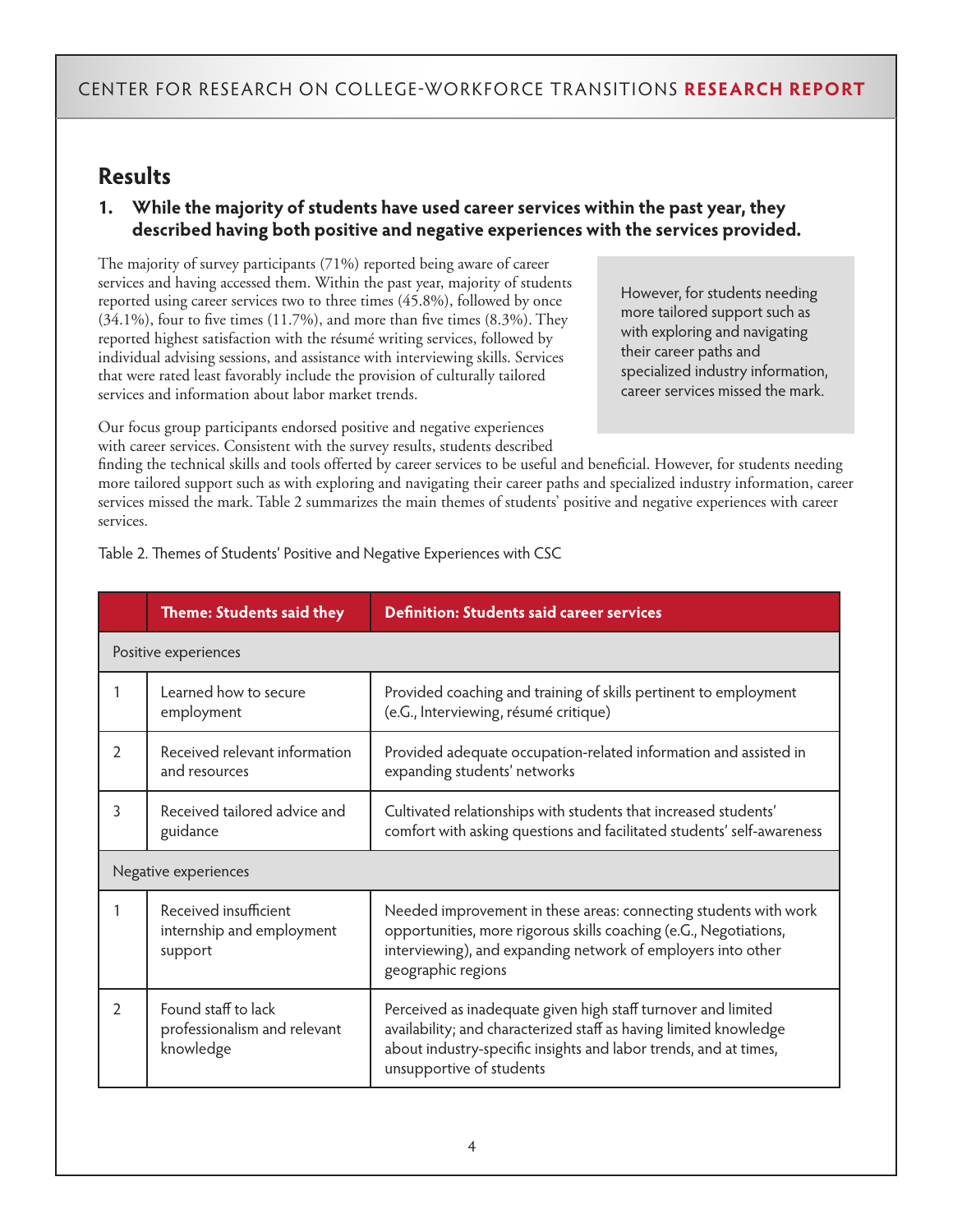|                      | Theme: Students said they                                                  | <b>Definition: Students said career services</b>                                                                                                                              |  |  |  |  |
|----------------------|----------------------------------------------------------------------------|-------------------------------------------------------------------------------------------------------------------------------------------------------------------------------|--|--|--|--|
| Negative experiences |                                                                            |                                                                                                                                                                               |  |  |  |  |
|                      | Received "cookie-cutter"<br>advising with low levels of<br>personalization | Provided guidance and advice that was poorly tailored to meet<br>needs for career exploration, instead seeming "scripted" for average<br>student and focused on job-matching. |  |  |  |  |
|                      | Received insufficient support<br>for underrepresented<br>students          | Provided inadequate support and resources for underrepresented<br>groups including international students and students of color.                                              |  |  |  |  |

#### **2. Various factors contribute to student career development. In particular, sociocultural factors play a more salient role in influencing students' career interests and decisions as compared to institutional factors that include career services.**

Using our focus group data, we identified three main categories of information sources that contributed to students' career decisions and interests: *Sociocultural Factors, Institutional Factors,* and *Independent Activities.* 

*Sociocultural factors* refer to the influential people and familial norms and expectations that influence students' views about careers and work. These factors include: the types of occupations held by family members; family advice, support, and expectations; educators' advice and encouragement; guest speakers in college courses; and work supervisors. For example, many students discussed the significant role of their parents in shaping their career-

related thinking via advice or discouragement against certain occupations, and tips and strategies about negotiating salaries or accepting job offers. Students also reported being influenced by their parents' occupations, especially if they were small business owners, which led to their desire to pursue a business-related career.

*Institutional factors* refer to organizational or institutional offices and staff that provided career information to students. These sources include: individual sessions with career advisors; classroom experiences in high school and college that explicitly featured career information; professional student organizations; and general support from their college. The most widely reported institutional source of information were sessions with career advisors, where students were able to discuss their goals, develop career-related skills (e.g., resume writing), and obtain information about their selected career and industry. Professional student organizations, such as the actuarial science club, offered opportunities for students to network and exchange industry-specific knowledge. In general, these institutional sources of information provided opportunities for students to elaborate upon already-existing interests in a specific field or occupation.

*Independent activities* refer to activities that students engaged in independently to gain exposure to career options. These activities include: internships; online research; and previous work experience. For instance, students described their internship experiences as illuminating workplace preferences (e.g. team-based work, leadership styles). While sociocultural and institutional factors often provided the impetus or vehicle for students' access to these opportunities, the influential aspects of internships were ultimately based from students' highly personal experiences in these settings.

Sociocultural factors play a more salient role in influencing students' career interests and decisions as compared to institutional factors that include career services.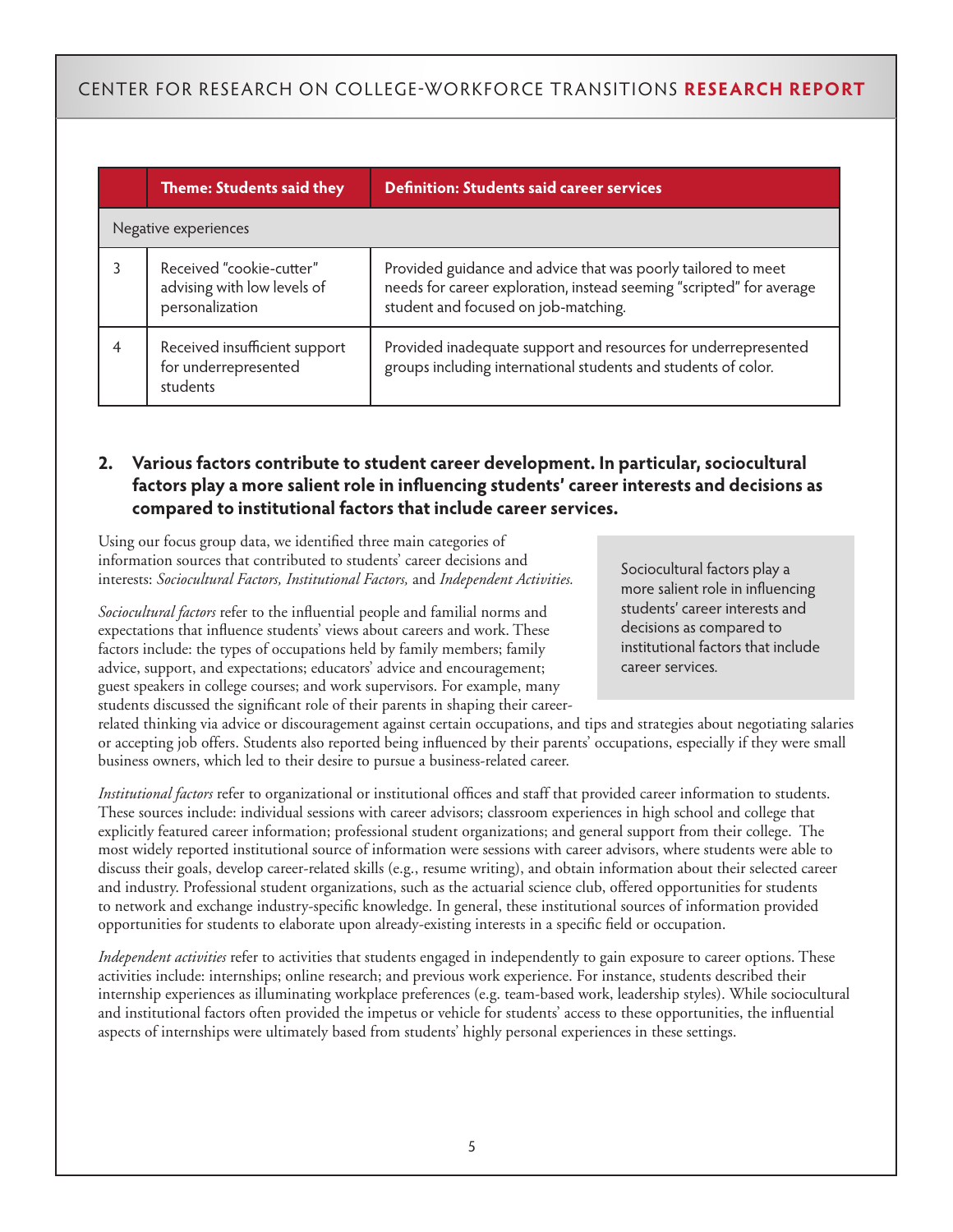1 Our survey data also showed that sociocultural factors such as friends or peers and family were ranked highest as the most influential or frequently used sources for career information, followed by personal experiences. Of note, career services were ranked the seventh most influential source of career information while the least utilized or influential sources of information were faculty, labor market information and media reports. Overall, survey participants reported a greater reliance on sociocultural resources compared to institutional factors such as career services.

#### **3. Different factors affect student career outcomes in different ways. These career outcomes include psychological characteristics, career decisions, and social capital.**

Based on our survey data, we found that students who rated relying on their friends/peers more frequently for career-related information, had higher levels of career concern, control, curiosity, and confidence (as indicators of their career adaptability). Students who relied on their families for information had higher levels of career concern, control, and confidence. Students' rated use of career services was positively correlated with their concern, control, and curiosity scores. Last, students' utilization of career services was also positively correlated with their career concern, which may suggest that students with greater career concern reported using career services more frequently. See Table 3 for more details.

Different factors affect student career outcomes in different ways. These career outcomes include psychological characteristics, career decisions, and social capital.

|                |       |          |                                     | <b>Source of influence</b> |                          |                           | <b>Utilization</b>        |
|----------------|-------|----------|-------------------------------------|----------------------------|--------------------------|---------------------------|---------------------------|
| <b>Measure</b> | Mean  | Range    | <b>Standard</b><br><b>Deviation</b> | <b>Family</b>              | Friends/<br><b>Peers</b> | Career<br><b>Services</b> | Career<br><b>Services</b> |
| Concern        | 22.43 | $6 - 30$ | 4.40                                | $0.13*$                    | $0.21***$                | $0.22**$                  | $0.13*$                   |
| Control        | 22.55 | $6 - 30$ | 4.35                                | $0.11*$                    | $0.24***$                | $0.12*$                   | $-0.03$                   |
| Curiosity      | 21.80 | $6 - 30$ | 3.40                                | 0.09                       | $0.20**$                 | $0.13*$                   | 0.09                      |
| Confidence     | 23.16 | $6 - 30$ | 4.10                                | $0.13*$                    | $0.22**$                 | 0.07                      | 0.04                      |

#### Table 3. Descriptive and Correlational Analyses

\*p < .05, \*\* p < .01, N = 369-372 Data source: survey

Our causal network analysis of the focus group data yielded three career outcome categories: *Psychological Characteristics, Career Decisions,* and *Social Capital.* 

*Psychological characteristics* refer to the thoughts, beliefs, and attitudes that individuals hold about themselves and the world of work. Students described four types of psychological outcomes: better sense of preparedness, increased awareness, enhanced willingness to explore, and increased vocational clarity. For example, students reported an increased sense of

1 These categories (sociocultural and institutional factors) were mapped based on our qualitative analysis of the focus group data.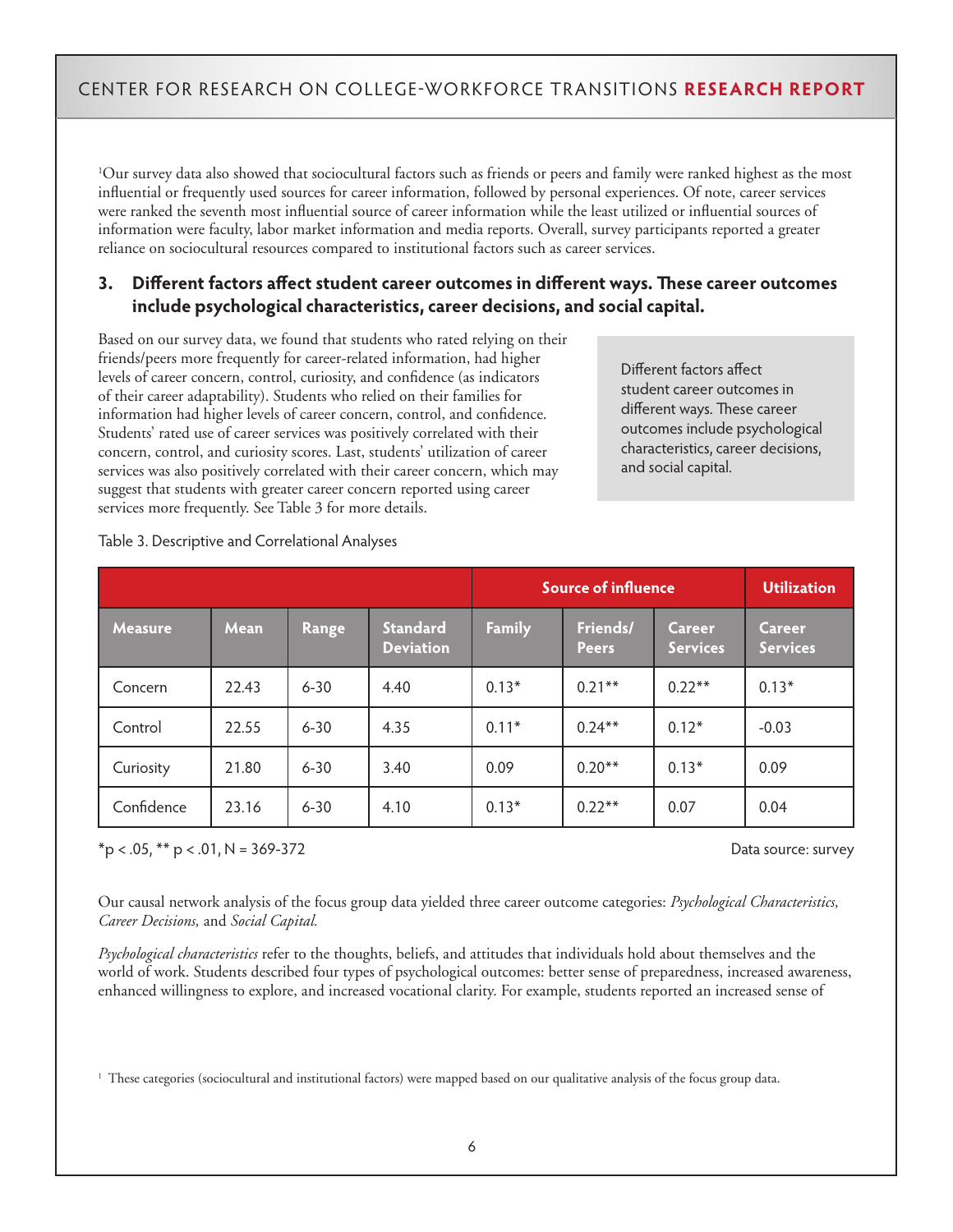preparedness in pursuing their career goals through the influence of their career advisors, business school experiences, and online research. Both career advising and business school experiences represent institutional factors that helped students feel more prepared via résumé workshops, mock interview sessions, and job fairs. While preparing for a job interview, one student noted the helpfulness of career services in providing a list of commonly asked behavioral interview questions, which familiarized him with the interview process and reduced his anxiety. Students also reported deriving increased vocational clarity through exposure to business-oriented content in school as well as their parents' business careers.

C*areer decisions* refer to the processes of and outcomes related to students' decision-making about their majors and/or careers. Three themes were identified in this category: deciding on specific major, deciding on general academic program, and articulating disciplinary foci. For example, students' decisions to pursue a particular discipline, in this case, the field of business were shaped by their coursework and families. Familial advice against entering a particular career field (e.g., teaching), and support for choosing a business-related career path, often attributed to the likelihood of job stability and income. Similarly, students whose parents worked in business noted its influence in their decisions to pursue a similar career path. Exposure to non-business courses were often described as moments of occupational epiphany where students began to identify areas where their skills did not match well with other career paths. Similarly, students' decisions on specific business majors were influenced by their experiences with courses and parental advice.

*Social capital* refers to the the development of students' professional or social networks, and the career information and opportunities afforded via these networks. This category represents an important mechanism by which students gained career opportunities. One student recounted how she had relied on their instructor in a marketing course to deepen her understanding of both digital aspects of marketing and the restaurant industry. In other cases, students relied on their own searching of online resources to get information about different careers. Student organizations also provided a venue through which students acquired information about possible careers. The most frequently cited factor that influenced students' work opportunities was the well-established biannual career fair held by their school, during which hundreds of (primarily) regional recruiters provide on-the-spot networking opportunities. For several students, the career fair provided the opportunity for a conversation with regional employers, leading to internships and later, several fulltime jobs. For other students, many of their families' social connections were described as pivotal in creating internship opportunities for them.

# **Conclusion**

Our data suggest that students are most satisfied with the pragmatic tools and guidance offered by career services. However, students were dissatisfied with career services when obtaining support that required deeper exploration of students' long-term career goals. Sociocultural factors, particularly those related to students' families, were influential in shaping students' career goals. Above all else, the types of occupations held by family members were regarded as an important indicator of students' future career aspirations. Outcomes from this influence often took shape in students pursuing similar career paths as their parents or siblings, and/or drawing on their own observations of their parents' occupations in choosing their own. While other types of influences—such as institutional resources and independent activities—also impacted students' career goals, sociocultural

Beyond wages and postgraduation employment, students developed a variety of career outcomes, such of which parallel constructs defined by career adaptability, an attribute crucial for future workplace success.

forces shaped how institutional resources were experienced and utilized, as well as how independent activities such as internships were gained. Beyond wages and post-graduation employment, students developed a variety of career outcomes (i.e., Psychological Characteristics, Career Decisions, and Social Capital), some of which parallel constructs defined by career adaptability, an attribute crucial for future workplace success (Savickas, 2013).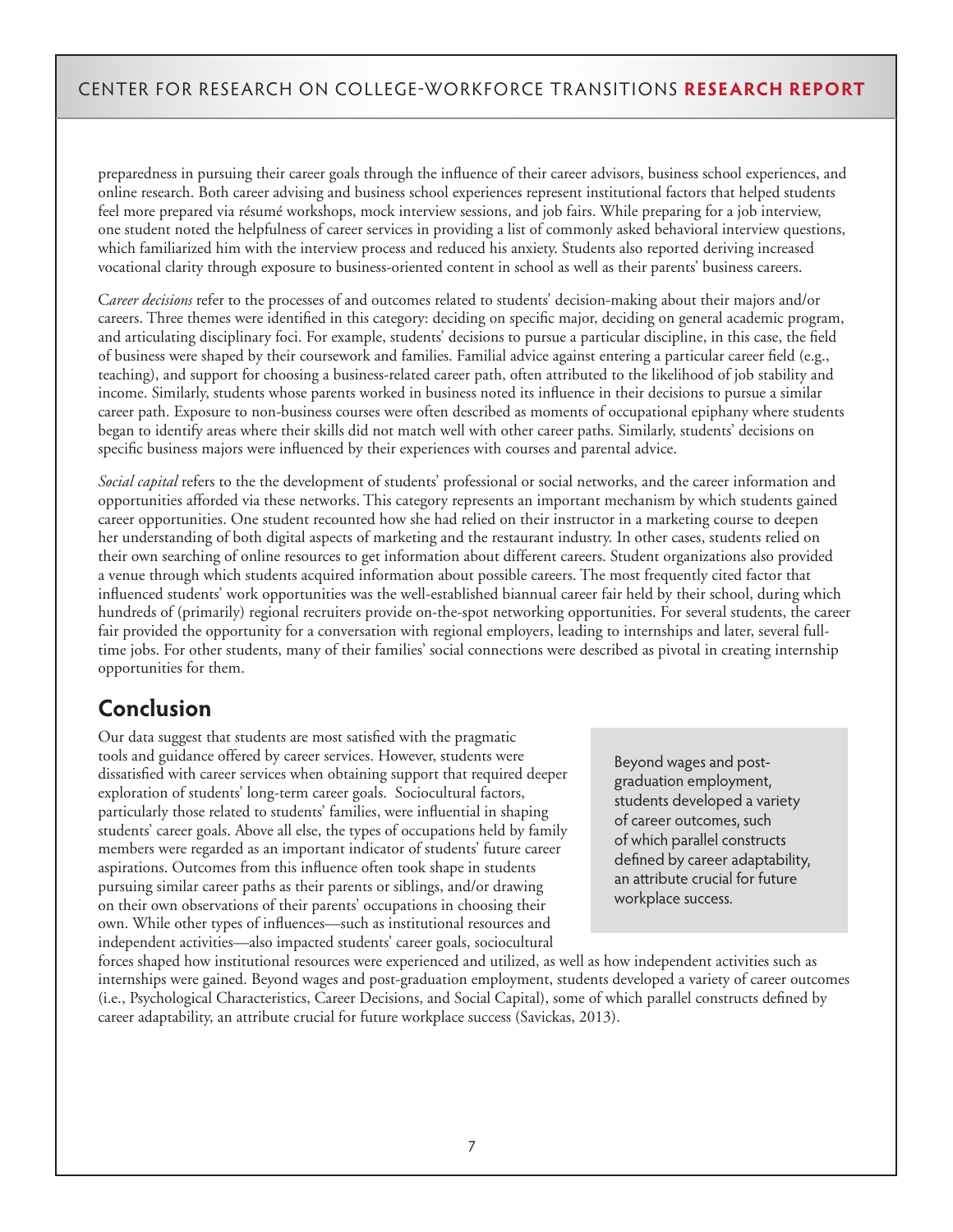# **Implications and Recommendations**

We propose the following strategies to improve our support of students' career development:

- 1. **Promote career services centers and encourage students' engagement with these offices.** Our results suggest that approximately 30% of our sampled students were unaware of career services, which is comparable to national findings that 40% of students have never used career services resources online or in-person (Gallup, Inc., 2017). Participants who were aware of career services reported visiting the center at least once. Thus, the active promotion of career services centers is necessary to boost students' engagement with career services.
- 2. **Career services and higher education practitioners need to be attentive to the various factors shaping students' career goals and outcomes, and how the institution can support their career development.** Given the importance of sociocultural factors in shaping student career development, practitioners can improve their effectiveness if they adapt their services to leverage students' social networks, by identifying students' social capital as related to their personal networks. For students who lack such resources, often the case for first-generation and low-income students, career practitioners should engage with these students as early as possible and work to expand their personal networks so that they might have stronger ties to their chosen industry. Active and creative outreach (e.g., partnering with student organizations to embed career programs) are encouraged to connect more effectively with students.
- 3. **Career services centers and practitioners need offer students space to reflect on and explore their career trajectories as rooted in their early and ongoing experiences.** By cultivating strong rapport and using narrative exercises (Savickas, 2013), practitioners can provide more tailored experiences that encourage students to be intentional about their career exploration and discernment. If these services exceed the constraints and expertise of practitioners, close partnerships with other student services (e.g., counseling services) are integral to ensure that students are referred to other professionals that can help them explore their career paths more deeply.
- 4. **Adopt a holistic and integrative approach to cultivating students' career development.** Career practitioners can further improve their services by collaborating with instructors who teach courses that are applicable to students' career-development. Similarly, mental health practitioners in college counseling centers are encouraged to explicitly assess for and address career concerns as part of treatment to ensure that these concerns are not artificially relegated to career advisors only (Schaub, 2012).
- 5. **Future research and program evaluations to measure psychosocial outcomes in addition to employment and wage statistics.** Because our data is limited to a single site, we encourage researchers to examine how students in other schools (e.g., letters and sciences, engineering) experiences their career services programs. We also recommend that administrators, researchers, and practitioners integrate measures that reflect students' psychological readiness for work in addition to labor-based metrics such as wage and post-graduation employment when assessing their programs' effectiveness. It is imperative to look beyond how career services are imparting technical skills and consider if or how they contribute to students' vocational development by cultivating their psychosocial skills such as career adaptability in the context of other significant influences.

Contrary to a vocationalist perspective, our study demonstrates that career services centers can be a source of institutional resource for students' career development that is not simply restricted to their eventual job placements. By doing so, we can integrate often disparate fields of student affairs and vocational psychology to more fully understand students' experiences with institutional programs geared towards their career development.